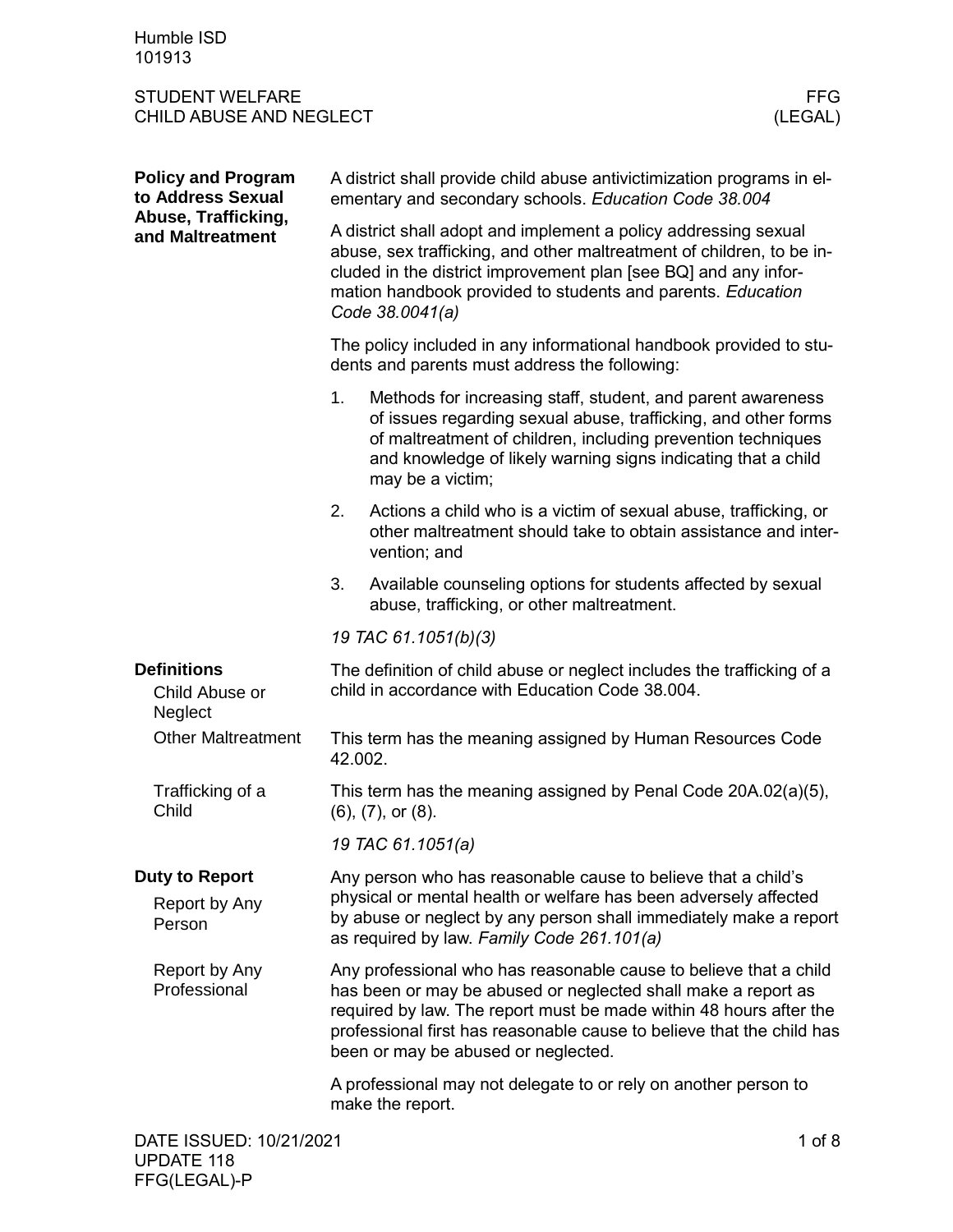| Family Code 261.101(b)<br>Abuse of Persons<br>A person having cause to believe that a person with a disability is<br>with Disabilities<br>in a state of abuse, neglect, or exploitation shall report the infor-<br>mation immediately to the Texas Department of Family and Protec-<br>tive Services (DFPS).<br>A person commits a Class A misdemeanor if the person has cause<br>to believe that a person with a disability has been abused, ne-<br>glected, or exploited or is in a state of abuse, neglect, or exploita-<br>tion and knowingly fails to report.<br>A person filing a report or testifying or otherwise participating in any<br>judicial proceeding arising from a petition, report, or investigation is<br>immune from civil or criminal liability on account of his or her peti-<br>tion, report, testimony, or participation, unless the person acted in<br>bad faith or with a malicious purpose.<br>Human Resources Code 48.051, .052, .054<br>Adult Victims of<br>A person or professional shall make a report in the manner re-<br>Abuse<br>quired above if the person or professional has reasonable cause to<br>believe that an adult was a victim of abuse or neglect as a child<br>and the person or professional determines in good faith that disclo-<br>sure of the information is necessary to protect the health and<br>safety of another child or an elderly person or person with a disabil-<br>ity. Family Code 261.101(b-1)<br><b>Restrictions on</b><br>An employee may not use or threaten to use the refusal of a par-<br><b>Reporting</b><br>ent, guardian, or managing or possessory conservator to adminis-<br>ter or consent to the administration of a psychotropic drug to a<br>Psychotropic Drugs<br>child, or to consent to any other psychiatric or psychological testing<br>and Psychological<br>or treatment of the child, as the sole basis for making a report of<br>Testing<br>neglect, unless the employee has cause to believe that the refusal:<br>1.<br>Presents a substantial risk of death, disfigurement, or bodily<br>injury to the child; or<br>Has resulted in an observable and material impairment to the<br>2.<br>growth, development, or functioning of the child. | A "professional" is a person who is licensed or certified by the state<br>or who is an employee of a facility licensed, certified, or operated<br>by the state and who, in the normal course of official duties or du-<br>ties for which a license or certification is required, has direct con-<br>tact with children. The term includes teachers, nurses, doctors,<br>day-care employees, and juvenile detention or correctional officers. |
|-----------------------------------------------------------------------------------------------------------------------------------------------------------------------------------------------------------------------------------------------------------------------------------------------------------------------------------------------------------------------------------------------------------------------------------------------------------------------------------------------------------------------------------------------------------------------------------------------------------------------------------------------------------------------------------------------------------------------------------------------------------------------------------------------------------------------------------------------------------------------------------------------------------------------------------------------------------------------------------------------------------------------------------------------------------------------------------------------------------------------------------------------------------------------------------------------------------------------------------------------------------------------------------------------------------------------------------------------------------------------------------------------------------------------------------------------------------------------------------------------------------------------------------------------------------------------------------------------------------------------------------------------------------------------------------------------------------------------------------------------------------------------------------------------------------------------------------------------------------------------------------------------------------------------------------------------------------------------------------------------------------------------------------------------------------------------------------------------------------------------------------------------------------------------------------------------------------------------------------------|----------------------------------------------------------------------------------------------------------------------------------------------------------------------------------------------------------------------------------------------------------------------------------------------------------------------------------------------------------------------------------------------------------------------------------------------|
|                                                                                                                                                                                                                                                                                                                                                                                                                                                                                                                                                                                                                                                                                                                                                                                                                                                                                                                                                                                                                                                                                                                                                                                                                                                                                                                                                                                                                                                                                                                                                                                                                                                                                                                                                                                                                                                                                                                                                                                                                                                                                                                                                                                                                                         |                                                                                                                                                                                                                                                                                                                                                                                                                                              |
|                                                                                                                                                                                                                                                                                                                                                                                                                                                                                                                                                                                                                                                                                                                                                                                                                                                                                                                                                                                                                                                                                                                                                                                                                                                                                                                                                                                                                                                                                                                                                                                                                                                                                                                                                                                                                                                                                                                                                                                                                                                                                                                                                                                                                                         |                                                                                                                                                                                                                                                                                                                                                                                                                                              |
|                                                                                                                                                                                                                                                                                                                                                                                                                                                                                                                                                                                                                                                                                                                                                                                                                                                                                                                                                                                                                                                                                                                                                                                                                                                                                                                                                                                                                                                                                                                                                                                                                                                                                                                                                                                                                                                                                                                                                                                                                                                                                                                                                                                                                                         |                                                                                                                                                                                                                                                                                                                                                                                                                                              |
|                                                                                                                                                                                                                                                                                                                                                                                                                                                                                                                                                                                                                                                                                                                                                                                                                                                                                                                                                                                                                                                                                                                                                                                                                                                                                                                                                                                                                                                                                                                                                                                                                                                                                                                                                                                                                                                                                                                                                                                                                                                                                                                                                                                                                                         |                                                                                                                                                                                                                                                                                                                                                                                                                                              |
|                                                                                                                                                                                                                                                                                                                                                                                                                                                                                                                                                                                                                                                                                                                                                                                                                                                                                                                                                                                                                                                                                                                                                                                                                                                                                                                                                                                                                                                                                                                                                                                                                                                                                                                                                                                                                                                                                                                                                                                                                                                                                                                                                                                                                                         |                                                                                                                                                                                                                                                                                                                                                                                                                                              |
|                                                                                                                                                                                                                                                                                                                                                                                                                                                                                                                                                                                                                                                                                                                                                                                                                                                                                                                                                                                                                                                                                                                                                                                                                                                                                                                                                                                                                                                                                                                                                                                                                                                                                                                                                                                                                                                                                                                                                                                                                                                                                                                                                                                                                                         |                                                                                                                                                                                                                                                                                                                                                                                                                                              |
|                                                                                                                                                                                                                                                                                                                                                                                                                                                                                                                                                                                                                                                                                                                                                                                                                                                                                                                                                                                                                                                                                                                                                                                                                                                                                                                                                                                                                                                                                                                                                                                                                                                                                                                                                                                                                                                                                                                                                                                                                                                                                                                                                                                                                                         |                                                                                                                                                                                                                                                                                                                                                                                                                                              |
|                                                                                                                                                                                                                                                                                                                                                                                                                                                                                                                                                                                                                                                                                                                                                                                                                                                                                                                                                                                                                                                                                                                                                                                                                                                                                                                                                                                                                                                                                                                                                                                                                                                                                                                                                                                                                                                                                                                                                                                                                                                                                                                                                                                                                                         |                                                                                                                                                                                                                                                                                                                                                                                                                                              |
|                                                                                                                                                                                                                                                                                                                                                                                                                                                                                                                                                                                                                                                                                                                                                                                                                                                                                                                                                                                                                                                                                                                                                                                                                                                                                                                                                                                                                                                                                                                                                                                                                                                                                                                                                                                                                                                                                                                                                                                                                                                                                                                                                                                                                                         |                                                                                                                                                                                                                                                                                                                                                                                                                                              |
| Education Code 26.0091; Family Code 261.111(a) [See FFEB]                                                                                                                                                                                                                                                                                                                                                                                                                                                                                                                                                                                                                                                                                                                                                                                                                                                                                                                                                                                                                                                                                                                                                                                                                                                                                                                                                                                                                                                                                                                                                                                                                                                                                                                                                                                                                                                                                                                                                                                                                                                                                                                                                                               |                                                                                                                                                                                                                                                                                                                                                                                                                                              |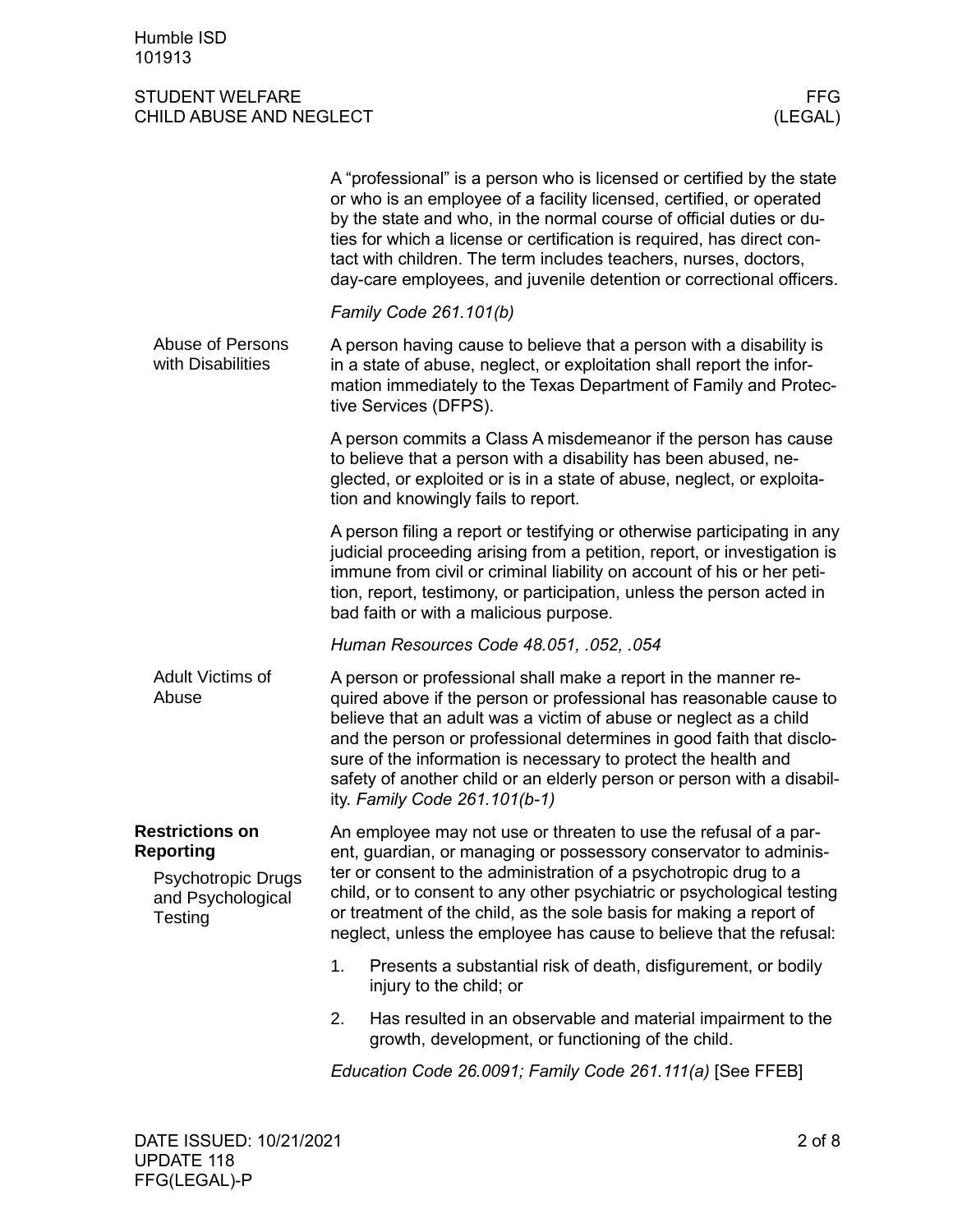| <b>Contents of Report</b>                                                                                        | The report should reflect the reporter's belief that a child has been<br>or may be abused or neglected or has died of abuse or neglect.<br>The person making the report shall identify, if known: |                                                                                                                                                                                                                                                                                                                               |  |
|------------------------------------------------------------------------------------------------------------------|---------------------------------------------------------------------------------------------------------------------------------------------------------------------------------------------------|-------------------------------------------------------------------------------------------------------------------------------------------------------------------------------------------------------------------------------------------------------------------------------------------------------------------------------|--|
|                                                                                                                  | 1.                                                                                                                                                                                                | The name and address of the child;                                                                                                                                                                                                                                                                                            |  |
|                                                                                                                  | 2.                                                                                                                                                                                                | The name and address of the person responsible for the care,<br>custody, or welfare of the child; and                                                                                                                                                                                                                         |  |
|                                                                                                                  | 3.                                                                                                                                                                                                | Any other pertinent information concerning the alleged or sus-<br>pected abuse or neglect.                                                                                                                                                                                                                                    |  |
|                                                                                                                  |                                                                                                                                                                                                   | Family Code 261.102, .104                                                                                                                                                                                                                                                                                                     |  |
| <b>Abuse and Neglect</b><br><b>Involving School</b><br><b>Personnel and Those</b><br><b>Responsible for Care</b> |                                                                                                                                                                                                   | If the alleged or suspected abuse or neglect involves a person re-<br>sponsible for the care, custody, or welfare of the child, the report<br>must be made to DFPS, unless the report is made to a state<br>agency under item 4, below, or the report involves a juvenile justice<br>program or facility [see JJAEPS, below]. |  |
|                                                                                                                  |                                                                                                                                                                                                   | All other reports shall be made to:                                                                                                                                                                                                                                                                                           |  |
|                                                                                                                  | 1.                                                                                                                                                                                                | Any local or state law enforcement agency;                                                                                                                                                                                                                                                                                    |  |
|                                                                                                                  | 2.                                                                                                                                                                                                | DFPS, Child Protective Services (CPS) Division;                                                                                                                                                                                                                                                                               |  |
|                                                                                                                  | 3.                                                                                                                                                                                                | A local office of CPS, where available; or                                                                                                                                                                                                                                                                                    |  |
|                                                                                                                  | 4.                                                                                                                                                                                                | The state agency that operates, licenses, certifies, or regis-<br>ters the facility in which the alleged abuse or neglect oc-<br>curred.                                                                                                                                                                                      |  |
|                                                                                                                  |                                                                                                                                                                                                   | Family Code 261.103(a); 19 TAC 61.1051(b)(1)-(2)                                                                                                                                                                                                                                                                              |  |
|                                                                                                                  |                                                                                                                                                                                                   | "Person responsible for a child's care, custody, or welfare" means a<br>person who traditionally is responsible for a child's care, custody,<br>or welfare, including:                                                                                                                                                        |  |
|                                                                                                                  |                                                                                                                                                                                                   | 1. A parent, guardian, managing or possessory conservator, or<br>foster parent of the child;                                                                                                                                                                                                                                  |  |
|                                                                                                                  | 2.                                                                                                                                                                                                | A member of the child's family or household as defined by<br>Family Code Chapter 71;                                                                                                                                                                                                                                          |  |
|                                                                                                                  | 3.                                                                                                                                                                                                | A person with whom the child's parent cohabits;                                                                                                                                                                                                                                                                               |  |
|                                                                                                                  | 4.                                                                                                                                                                                                | School personnel or a volunteer at the child's school;                                                                                                                                                                                                                                                                        |  |
|                                                                                                                  | 5.                                                                                                                                                                                                | Personnel or a volunteer at a public or private child-care facil-<br>ity that provides services for the child or at a public or private<br>residential institution or facility where the child resides; or                                                                                                                    |  |
|                                                                                                                  |                                                                                                                                                                                                   |                                                                                                                                                                                                                                                                                                                               |  |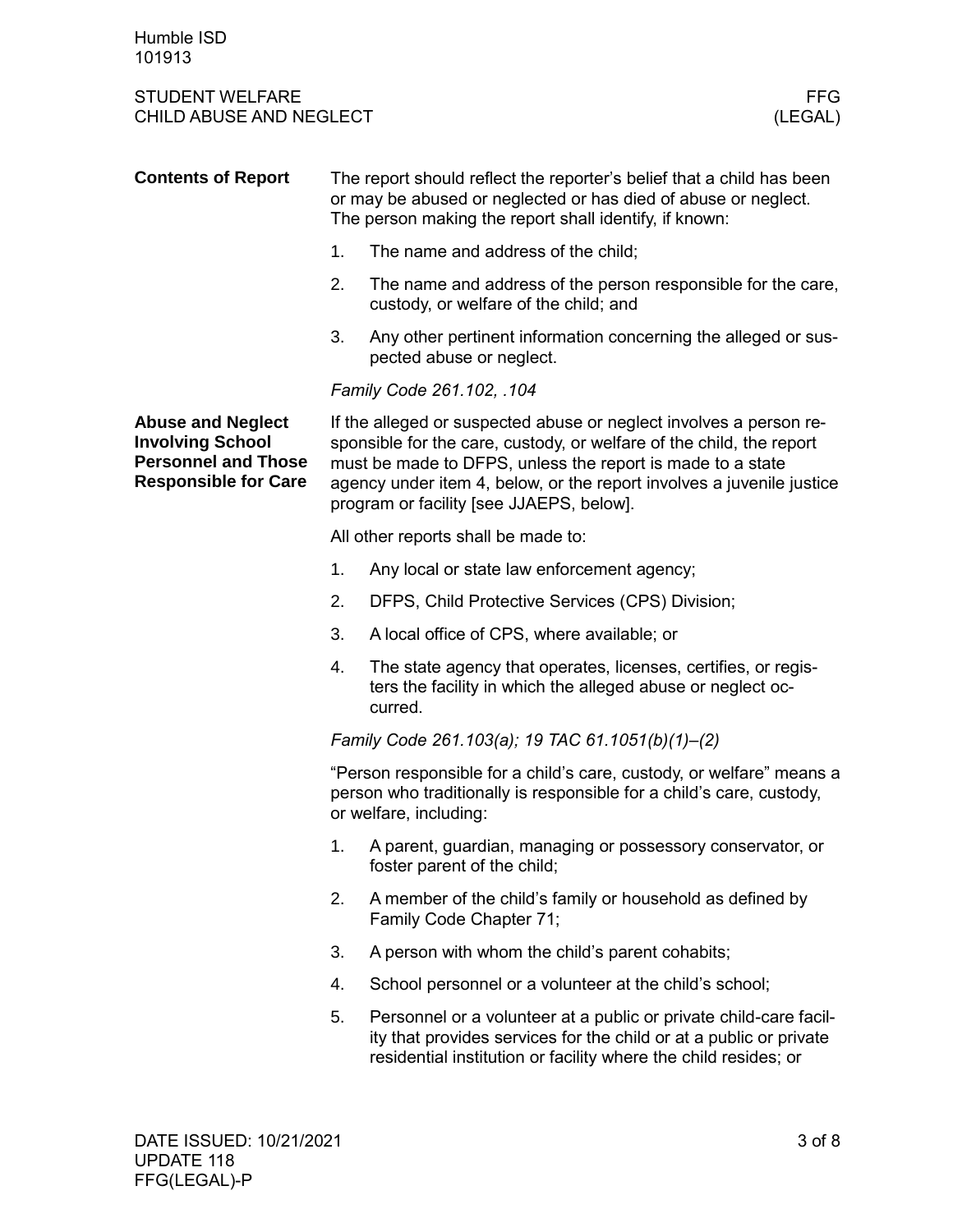|                                                                                    | 6.                                                                                                                                                                                                                                                                                                                                                                                                               | An employee, volunteer, or other person working under the<br>supervision of a licensed or unlicensed child-care facility, in-<br>cluding a family home, residential child-care facility, employer-<br>based day-care facility, or shelter day-care facility, as those<br>terms are defined in Chapter 42, Human Resources Code.                                                                                    |  |
|------------------------------------------------------------------------------------|------------------------------------------------------------------------------------------------------------------------------------------------------------------------------------------------------------------------------------------------------------------------------------------------------------------------------------------------------------------------------------------------------------------|--------------------------------------------------------------------------------------------------------------------------------------------------------------------------------------------------------------------------------------------------------------------------------------------------------------------------------------------------------------------------------------------------------------------|--|
|                                                                                    |                                                                                                                                                                                                                                                                                                                                                                                                                  | Family Code 261.101(5)                                                                                                                                                                                                                                                                                                                                                                                             |  |
| <b>Reporting Abuse,</b><br>Neglect, or<br><b>Exploitation in a</b><br><b>JJAEP</b> | Any report of alleged abuse, neglect, or exploitation, as those<br>terms are defined in Family Code 261.405, in a juvenile justice<br>program or facility shall be made to the Texas Juvenile Justice<br>Department and a local law enforcement agency for investigation.<br>The term "juvenile justice program" includes a juvenile justice<br>alternative education program. Family Code 261.405(a)(4)(A), (b) |                                                                                                                                                                                                                                                                                                                                                                                                                    |  |
| <b>Confidentiality of</b><br><b>Report</b>                                         | A report of alleged or suspected abuse or neglect and the identity<br>of the person making the report is confidential and not subject to<br>release under Government Code Chapter 552 (Public Information<br>Act) and may be disclosed only for purposes consistent with the<br>Family Code and applicable federal or state law or under rules<br>adopted by an investigating agency. Family Code 261.201(a)(1)  |                                                                                                                                                                                                                                                                                                                                                                                                                    |  |
|                                                                                    |                                                                                                                                                                                                                                                                                                                                                                                                                  | Unless waived in writing by the person making the report, the iden-<br>tity of an individual making a report under this chapter is confiden-<br>tial and may be disclosed only to a law enforcement officer for the<br>purposes of a criminal investigation of the report, or as ordered by<br>a court under Family Code 261.201. Family Code 261.101(d)                                                           |  |
| <b>Immunity from</b><br>Liability                                                  |                                                                                                                                                                                                                                                                                                                                                                                                                  | A person acting in good faith who reports or assists in the investi-<br>gation of a report of alleged child abuse or neglect or who testifies<br>or otherwise participates in a judicial proceeding arising from a re-<br>port, petition, or investigation of alleged child abuse or neglect is<br>immune from any civil or criminal liability that might otherwise be<br>incurred or imposed. Family Code 261.106 |  |
|                                                                                    |                                                                                                                                                                                                                                                                                                                                                                                                                  | A district may not suspend or terminate the employment of, or oth-<br>erwise discriminate against, or take any other adverse employment<br>action against a professional who makes a good faith report of<br>abuse or neglect. Family Code 261.110(b) [See DG]                                                                                                                                                     |  |
| <b>Criminal Offenses</b><br>Failure to Report                                      | law.                                                                                                                                                                                                                                                                                                                                                                                                             | A person commits a Class A misdemeanor if he or she is required<br>to make a report under Family Code 261.101(a) [see Duty to Re-<br>port, above] and knowingly fails to make a report as provided by                                                                                                                                                                                                              |  |
|                                                                                    |                                                                                                                                                                                                                                                                                                                                                                                                                  | A person who is a professional commits a Class A misdemeanor if<br>the person is required to make a report under Family Code                                                                                                                                                                                                                                                                                       |  |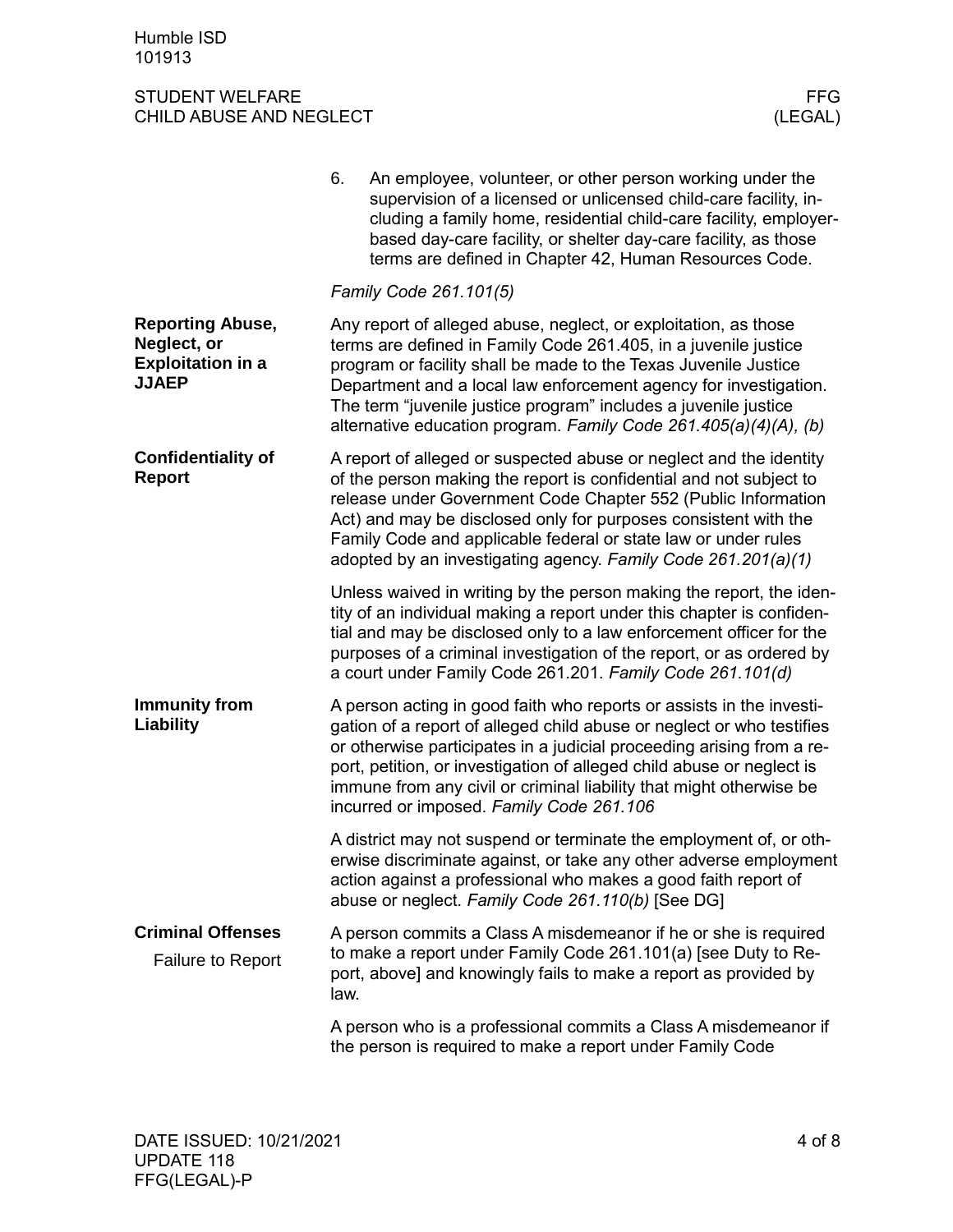|                                                     |                                                                                                                                                                                                                                                                                                                       | 261.101(b) [see Duty to Report] and knowingly fails to make a re-<br>port as provided by law. The professional commits a state jail fel-<br>ony if he or she intended to conceal the abuse or neglect.                                                                                                                                                                                                                                                                                                                                                                                                                                                           |  |  |
|-----------------------------------------------------|-----------------------------------------------------------------------------------------------------------------------------------------------------------------------------------------------------------------------------------------------------------------------------------------------------------------------|------------------------------------------------------------------------------------------------------------------------------------------------------------------------------------------------------------------------------------------------------------------------------------------------------------------------------------------------------------------------------------------------------------------------------------------------------------------------------------------------------------------------------------------------------------------------------------------------------------------------------------------------------------------|--|--|
|                                                     |                                                                                                                                                                                                                                                                                                                       | Family Code 261.109                                                                                                                                                                                                                                                                                                                                                                                                                                                                                                                                                                                                                                              |  |  |
| <b>False Report</b>                                 | A person commits an offense if, with the intent to deceive, the<br>person knowingly makes a report of abuse and neglect that is<br>false. The offense is a state jail felony, except that it is a felony of<br>the third degree if the person has previously been convicted of the<br>offense. Family Code 261.107(a) |                                                                                                                                                                                                                                                                                                                                                                                                                                                                                                                                                                                                                                                                  |  |  |
| Coercion                                            |                                                                                                                                                                                                                                                                                                                       | A public servant, including as a school administrator, who coerces<br>another into suppressing or failing to report child abuse or neglect<br>to a law enforcement agency commits a Class C misdemeanor of-<br>fense. Penal Code 39.06                                                                                                                                                                                                                                                                                                                                                                                                                           |  |  |
| <b>SBEC Disciplinary</b><br>Action                  |                                                                                                                                                                                                                                                                                                                       | The State Board for Educator Certification (SBEC) may take any of<br>the actions listed in 19 Administrative Code 249.15(a) (impositions,<br>including revocation of a certificate and administrative penalties)<br>based on satisfactory evidence that the person has failed to report<br>or has hindered the reporting of child abuse pursuant to Family<br>Code 261.001, or has failed to notify the SBEC, the commissioner<br>of education, or the school superintendent or director under the cir-<br>cumstances and in the manner required by Education Code<br>21.006, 21.0062, 22.093, and 19 Administrative Code 249.14(d)-<br>(f). 19 TAC 249.15(b)(4) |  |  |
|                                                     | Note:                                                                                                                                                                                                                                                                                                                 | The following legal provisions address child abuse and<br>neglect investigations generally. See GRA for additional<br>legal provisions addressing notification requirements and<br>right of access to students when DFPS investigates re-<br>ports of abuse and neglect at school.                                                                                                                                                                                                                                                                                                                                                                               |  |  |
| <b>Investigations</b><br><b>Reports to District</b> |                                                                                                                                                                                                                                                                                                                       | If DFPS initiates an investigation and determines that the abuse or<br>neglect involves an employee of a public elementary or secondary<br>school, and that the child is a student at the school, the department<br>shall orally notify the superintendent of the district in which the em-<br>ployee is employed. Family Code 261.105(d)                                                                                                                                                                                                                                                                                                                        |  |  |
|                                                     |                                                                                                                                                                                                                                                                                                                       | On request, DFPS shall provide a copy of the completed report of<br>its investigation to the board, the superintendent, and the school<br>principal, unless the principal is alleged to have committed the<br>abuse or neglect. The report shall be edited to protect the identity<br>of the person who made the report. Family Code 261.406(b)                                                                                                                                                                                                                                                                                                                  |  |  |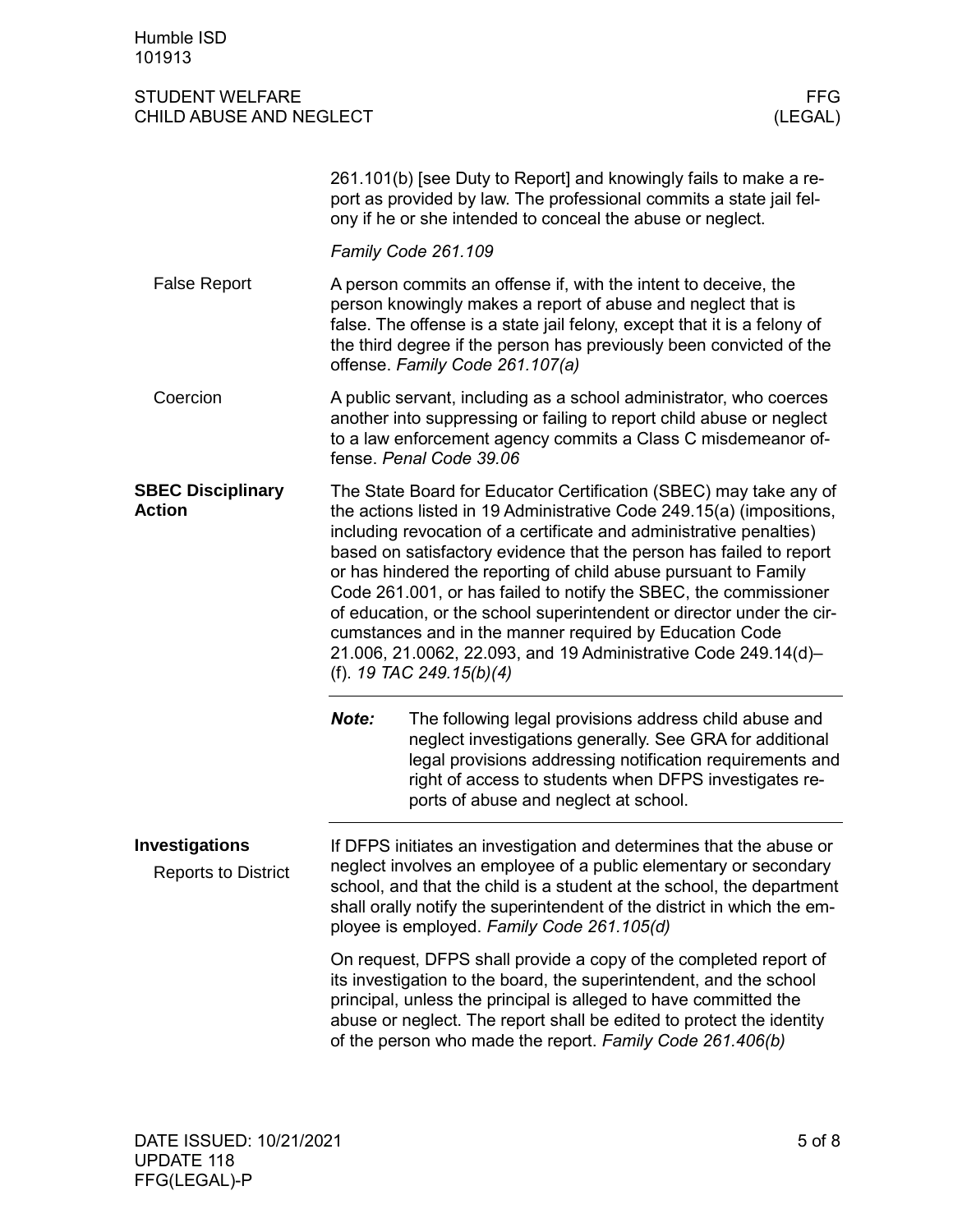| Humble ISD<br>101913                              |                                                                                                                                                                                                                                                                                                                                                                                                                                                                                                                                                                                                                                                                                                                                                                                                                                                                                                                                                     |                                                                                                                                                                                                                                                                                |  |  |
|---------------------------------------------------|-----------------------------------------------------------------------------------------------------------------------------------------------------------------------------------------------------------------------------------------------------------------------------------------------------------------------------------------------------------------------------------------------------------------------------------------------------------------------------------------------------------------------------------------------------------------------------------------------------------------------------------------------------------------------------------------------------------------------------------------------------------------------------------------------------------------------------------------------------------------------------------------------------------------------------------------------------|--------------------------------------------------------------------------------------------------------------------------------------------------------------------------------------------------------------------------------------------------------------------------------|--|--|
| <b>STUDENT WELFARE</b><br>CHILD ABUSE AND NEGLECT |                                                                                                                                                                                                                                                                                                                                                                                                                                                                                                                                                                                                                                                                                                                                                                                                                                                                                                                                                     | <b>FFG</b><br>(LEGAL)                                                                                                                                                                                                                                                          |  |  |
| <b>Interview of Student</b>                       | The investigating agency shall be permitted to interview the child at<br>any reasonable time and place, including at the child's school.<br>Family Code 261.302(b) [See GRA]                                                                                                                                                                                                                                                                                                                                                                                                                                                                                                                                                                                                                                                                                                                                                                        |                                                                                                                                                                                                                                                                                |  |  |
| Interference with<br>Investigation                | A person may not interfere with an investigation of a report of child<br>abuse or neglect conducted by DFPS. Family Code 261.303(a)                                                                                                                                                                                                                                                                                                                                                                                                                                                                                                                                                                                                                                                                                                                                                                                                                 |                                                                                                                                                                                                                                                                                |  |  |
| Confidentiality                                   | A photograph, videotape, audiotape, or other audio or visual re-<br>cording, depiction, or documentation of a child that is made by<br>DFPS in the course of an inspection or investigation is confidential,<br>is not subject to release under the Texas Public Information Act,<br>and may be released only as required by state or federal law or<br>rules adopted by the DFPS. Human Resources Code 42.004                                                                                                                                                                                                                                                                                                                                                                                                                                                                                                                                      |                                                                                                                                                                                                                                                                                |  |  |
| <b>Reporting Policy</b>                           |                                                                                                                                                                                                                                                                                                                                                                                                                                                                                                                                                                                                                                                                                                                                                                                                                                                                                                                                                     | A board shall adopt and annually review policies for reporting child<br>abuse and neglect. The policies shall follow the requirements of<br>Family Code Chapter 261. 19 TAC 61.1051(b)                                                                                         |  |  |
|                                                   | The policies must require every school employee, agent, or con-<br>tractor who suspects a child's physical or mental health or welfare<br>has been adversely affected by abuse or neglect to submit a writ-<br>ten or oral report to at least one of the authorities listed above [see<br>To Whom Reported, above] within 48 hours or less, as determined<br>by the board, after learning of facts giving rise to the suspicion. 19<br>TAC 61.1051(b)(1)<br>The policies must be consistent with the Family Code, Chapter<br>261, and 40 Administrative Code Chapter 700 (CPS) regarding in-<br>vestigations by DFPS, including regulations governing investigation<br>of abuse by school personnel and volunteers. [See GRA]<br>The policies must require a report to DFPS if the alleged abuse or<br>neglect involves a person responsible for the care, custody, or wel-<br>fare of the child and must notify school personnel of the following: |                                                                                                                                                                                                                                                                                |  |  |
|                                                   |                                                                                                                                                                                                                                                                                                                                                                                                                                                                                                                                                                                                                                                                                                                                                                                                                                                                                                                                                     |                                                                                                                                                                                                                                                                                |  |  |
|                                                   |                                                                                                                                                                                                                                                                                                                                                                                                                                                                                                                                                                                                                                                                                                                                                                                                                                                                                                                                                     |                                                                                                                                                                                                                                                                                |  |  |
|                                                   | 1.                                                                                                                                                                                                                                                                                                                                                                                                                                                                                                                                                                                                                                                                                                                                                                                                                                                                                                                                                  | Penalties under Penal Code 39.06 (misuse of official infor-<br>mation), Family Code 261.109 (failure to report), and 19 Ad-<br>ministrative Code Chapter 249 (actions against educator's<br>certificate) for failure to submit a required report of child<br>abuse or neglect; |  |  |
|                                                   | 2.                                                                                                                                                                                                                                                                                                                                                                                                                                                                                                                                                                                                                                                                                                                                                                                                                                                                                                                                                  | Applicable prohibitions against interference with an investiga-<br>tion of a report of child abuse or neglect, including:                                                                                                                                                      |  |  |
|                                                   |                                                                                                                                                                                                                                                                                                                                                                                                                                                                                                                                                                                                                                                                                                                                                                                                                                                                                                                                                     | Family Code 261.302 and 261.303, prohibiting school of-<br>a.<br>ficials from denying an investigator's request to interview<br>a student at school; and                                                                                                                       |  |  |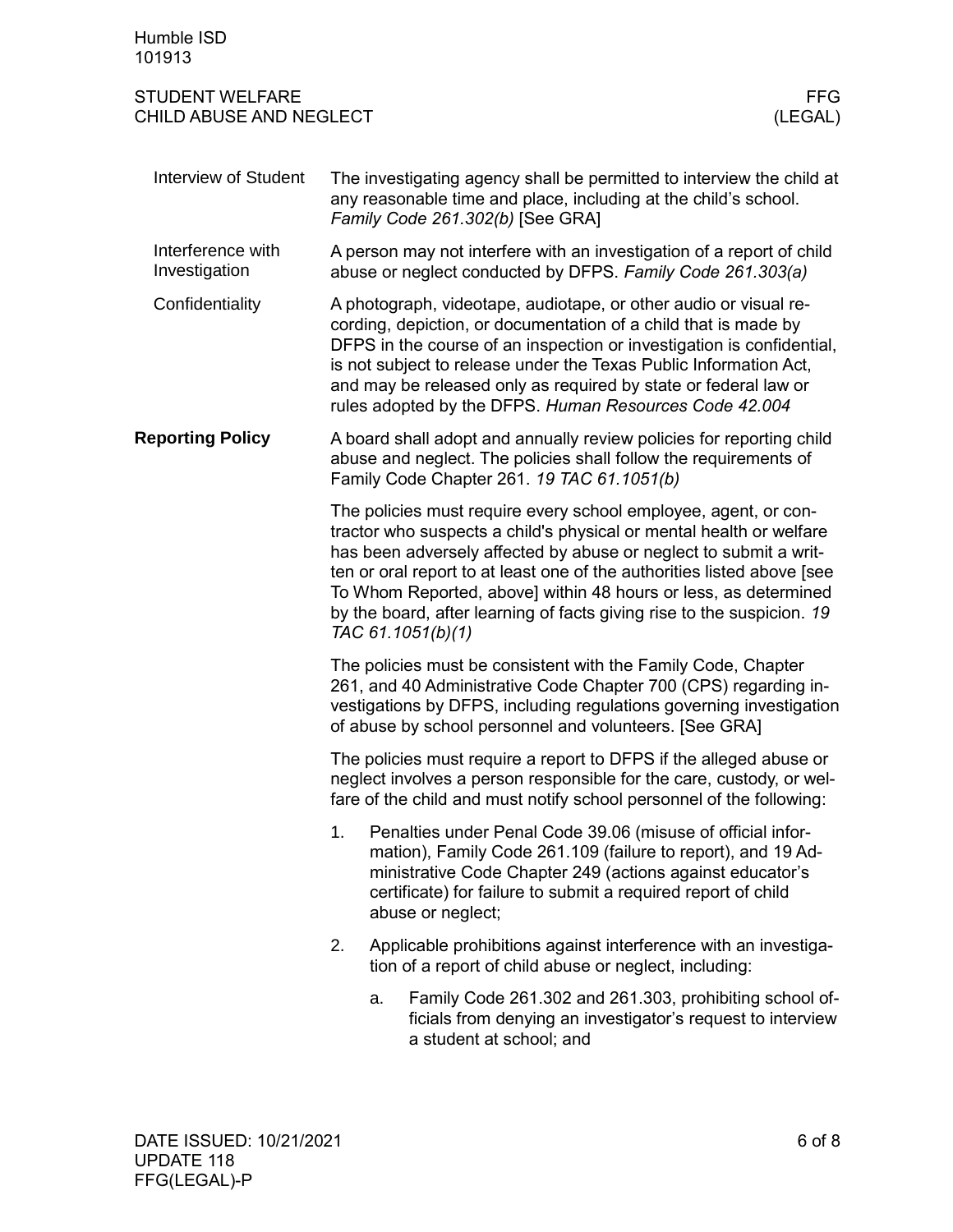|                                                        |                                                                                                                                                                                                                                                                                                              | b.                                                                                                                                       | Family Code 261.302, prohibiting school officials from<br>requiring the presence of a parent or school administra-<br>tor during an interview by an investigator.                                                                     |  |  |
|--------------------------------------------------------|--------------------------------------------------------------------------------------------------------------------------------------------------------------------------------------------------------------------------------------------------------------------------------------------------------------|------------------------------------------------------------------------------------------------------------------------------------------|---------------------------------------------------------------------------------------------------------------------------------------------------------------------------------------------------------------------------------------|--|--|
|                                                        | 3.                                                                                                                                                                                                                                                                                                           | Immunity provisions applicable to a person who reports child<br>abuse or neglect or otherwise assists an investigation in good<br>faith; |                                                                                                                                                                                                                                       |  |  |
|                                                        | 4.                                                                                                                                                                                                                                                                                                           |                                                                                                                                          | Confidentiality provisions relating to a report of suspected<br>child abuse or neglect;                                                                                                                                               |  |  |
|                                                        | 5.                                                                                                                                                                                                                                                                                                           |                                                                                                                                          | Any disciplinary action that may result from noncompliance<br>with a district's reporting policy; and                                                                                                                                 |  |  |
|                                                        | 6.                                                                                                                                                                                                                                                                                                           |                                                                                                                                          | The prohibition under Education Code 26.0091 [see Psycho-<br>tropic Drugs and Psychological Testing, above].                                                                                                                          |  |  |
|                                                        | 19 TAC 61.1051(b)(2)                                                                                                                                                                                                                                                                                         |                                                                                                                                          |                                                                                                                                                                                                                                       |  |  |
|                                                        | The policies may not require that school personnel report suspi-<br>cions of child abuse or neglect to a school administrator before<br>making a report to one of the agencies listed above.                                                                                                                 |                                                                                                                                          |                                                                                                                                                                                                                                       |  |  |
|                                                        |                                                                                                                                                                                                                                                                                                              |                                                                                                                                          | The policies must:                                                                                                                                                                                                                    |  |  |
|                                                        | 1.                                                                                                                                                                                                                                                                                                           |                                                                                                                                          | Include the current toll-free number for DFPS;                                                                                                                                                                                        |  |  |
|                                                        | 2.                                                                                                                                                                                                                                                                                                           |                                                                                                                                          | Provide for cooperation with law enforcement child abuse in-<br>vestigations without the consent of the child's parent, if neces-<br>sary, including investigations by DFPS; and                                                      |  |  |
|                                                        | 3.                                                                                                                                                                                                                                                                                                           |                                                                                                                                          | Include child abuse anti-victimization programs in elementary<br>and secondary schools consisting of age-appropriate, re-<br>search-based prevention designed to promote self-protection<br>and prevent sexual abuse and trafficking. |  |  |
|                                                        |                                                                                                                                                                                                                                                                                                              |                                                                                                                                          | 19 TAC 61.1051(b)(5)-(b)(8)                                                                                                                                                                                                           |  |  |
| <b>Annual Distribution</b><br>and Staff<br>Development | The policies required by these provisions and adopted by the<br>board shall be distributed to all personnel at the beginning of each<br>school year. The policies shall be addressed in staff development<br>programs at regular intervals determined by a board. 19 TAC<br>61.1051(c) [See also DH and GRA] |                                                                                                                                          |                                                                                                                                                                                                                                       |  |  |
|                                                        |                                                                                                                                                                                                                                                                                                              |                                                                                                                                          | [For training requirements under these provisions, see DMA.]                                                                                                                                                                          |  |  |
| <b>Required Poster</b>                                 | Using a format and language that is clear, simple, and understand-<br>able to students, each public school shall post, in English and in<br>Spanish:                                                                                                                                                         |                                                                                                                                          |                                                                                                                                                                                                                                       |  |  |
|                                                        | 1.                                                                                                                                                                                                                                                                                                           |                                                                                                                                          | The current toll-free DFPS Abuse Hotline telephone number;                                                                                                                                                                            |  |  |
|                                                        | 2.                                                                                                                                                                                                                                                                                                           |                                                                                                                                          | Instructions to call 911 for emergencies; and                                                                                                                                                                                         |  |  |
| DATE ISSUED: 10/21/2021                                |                                                                                                                                                                                                                                                                                                              |                                                                                                                                          | 7 of 8                                                                                                                                                                                                                                |  |  |